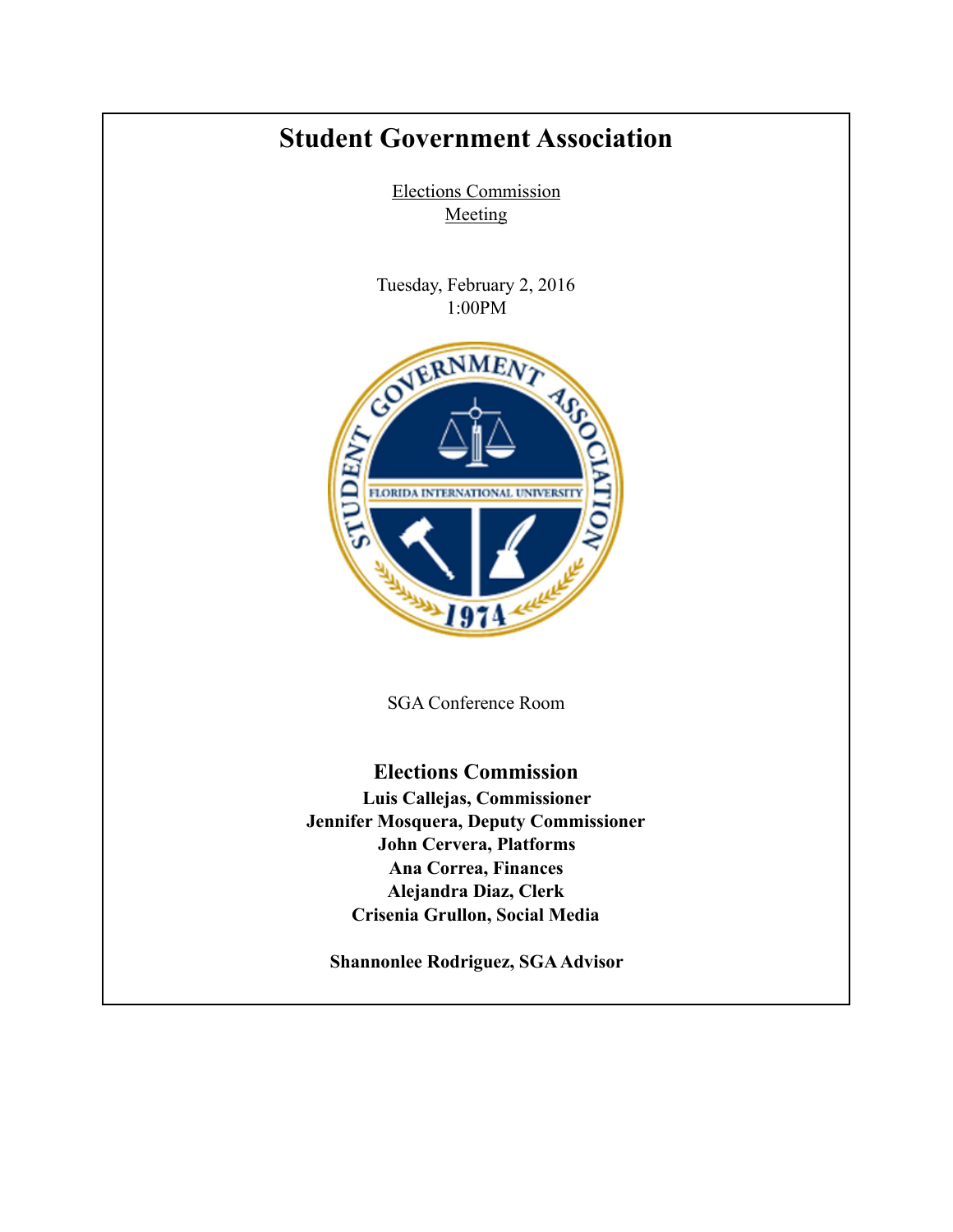## **REGULAR AGENDA**

**1. Roll Call: 1:07pm**

## **New Business:**

- **2. Review Information Session Powerpoint**
- **3. Review Printed and Digital Material** 
	- **a. Have them printed.**
- **4. Outreach** 
	- **a. Video John talked to source for video and it was a dead end. Ana will reach out to CREFO student club possibly to film the video?**
	- **b. Tabling shirts 2 weeks & flyers 3 to 5 days Breezeway**
	- **c. Attend CSO, RHA, SLS to send out to freshman, and BSU.**
	- **d. Social Media**
	- **e. Info Sessions Send email reminding people of sessions. Possibly an info session on the 25th after applications close, instead of on the 4th.**
	- **f. Volunteers/Poll Workers Google doc to have people volunteer. Push that till March when elections are much closer.**
- **5. Debates** 
	- **a. Moderators Beacon member or radio member to formulate some questions. We can come up with some questions as a elections board and have a period of time for moderator to ask questions and then to the audience for their questions.**
	- **b. Reserving Lakeview Lounge** 
		- **- Reservations accepted up to a month prior.**
- **6. SGA Advisor's report** 
	- **-What are you doing for outreach?**
	- **-Reserve computer room email Marco Espara**
	- **-Reserve EC Panther Pit Engineering Campus**
	- **-GPSC Chair Rhett wants to have his own info session**
	- **-Do we really need college of Education senators after the merge with Arts**
	- **and sciences? Suggested a merger of the two.**
	- **Email presentation to Shannon**

## **Old Business:**

**7. Housing Ballot: Will hold a meeting with IT at 3:00pm today.**